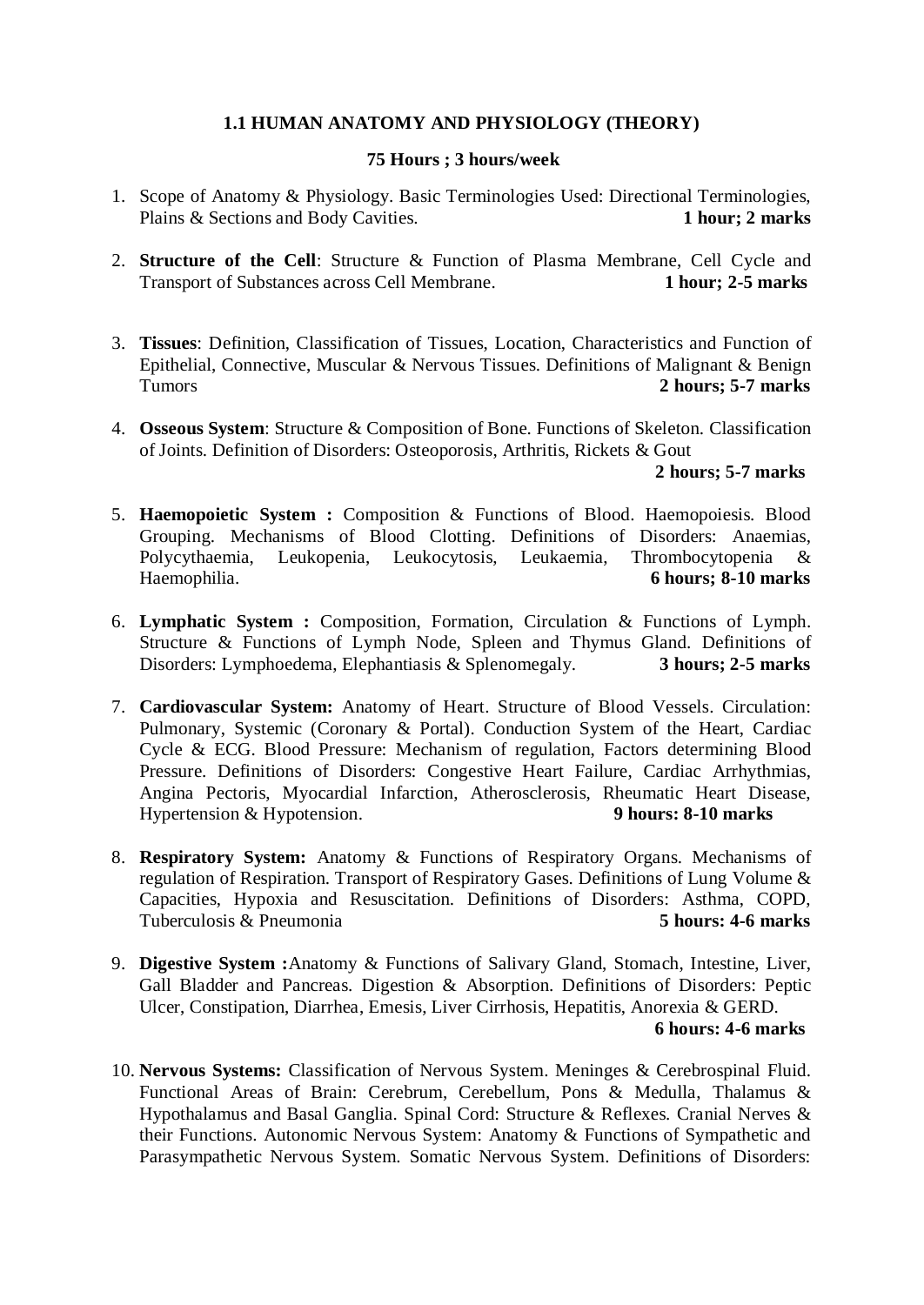Epilepsy, Parkinson's Disease, Depression, Insomnia, Anxiety, Schizophrenia, Migraine & Alzheimer's Disease. **12 hours; 8-10 marks**

- 11. **Urinary System:** Parts of Urinary System: Structure & Functions of Kidney and Structure of Nephron. Mechanism of Urine Formation & Acid-Base Balance. Micturition Reflex & Renal Function Test. Definitions of Disorders: Renal Calculi, Cystitis, Glomerulonephritis Renal Fibrosis & Urinary Incontinence. **5 hours; 5-7 marks**
- 12. **Endocrine System:** Structure, Secretions & Functions of Hypothalamus & Pituitary Gland, Thyroid & Parathyroid Gland, Adrenal Gland, Pancreatic Islets. Definitions of Disorders: Hypothyroidism, Hyperthyroidism, Cushing's Syndrome, Addison's Disease, Diabetes Mellitus, Pheochromocytoma, Gigantism, Acromegaly, Diabetes insipidus & Dwarfism. **4 marks; 5-7 marks**
- 13. **Reproductive System:** Structure, Functions & Hormones of Male & Female Reproductive System. Physiology of Menstruation, Spermatogenesis & Oogenesis. Pregnancy & its maintenance and Parturition. Definitions of Disorders: Infertility, Polycystic Ovarian Disease, Erectile Dysfunction & AIDS. **5 marks; 5-7 marks**
- 14. **Sense Organs:** Structure and Functioning of Eye, Ear, Skin, Taste & Smell. Definitions of Disorders: Glaucoma, Cataract, Conjunctivitis, Psoriasis & Tinnitus.

## **6 hours; 5-8 marks**

15. **Skeletal Muscles:** Physiology of Muscle Contraction. Neuro-muscular Junction. Properties of Skeletal Muscles. Muscles in Exercise. Definitions of Disorders: Muscular Dystrophy, Myasthenia Gravis. **3 hours; 2-4 marks**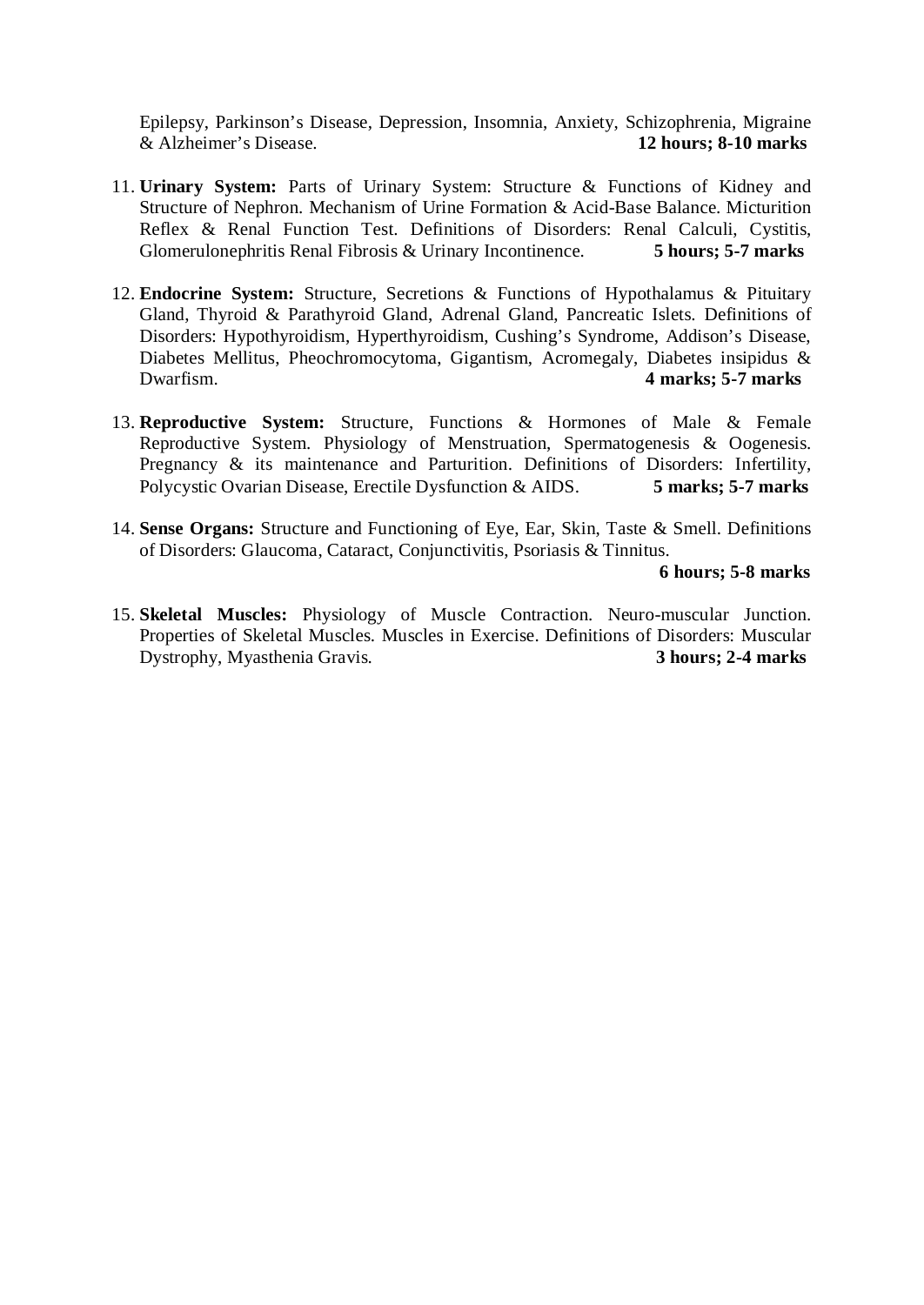# **HUMAN ANATOMY AND PHYSIOLOGY (PRACTICALS)**

### **75 Hours ; 3 hours/week**

- 1. Determination of Hemoglobin content of Blood\*\*
- 2. Determination of R.B.C. count of Blood\*\*
- 3. Determination of W.B.C. count of Blood\*\*
- 4. Determination of Differential W.B.C count of Blood\*\*
- 5. Determination of Blood Groups\*
- 6. Determination of Erythrocyte Sedimentation Rate (ESR)\*
- 7. Recording of Human Body Temperature\*
- 8. Recording of Human Heart Rate & Pulse Rate\*
- 9. Determination of Blood Pressure & To study the effect of Posture & Exercise on Blood Pressure\*
- 10. Determination of Bleeding time & Clotting time\*
- 11. Determination of Vital Capacity\*
- 12. Understanding of ECG: PQRST Waves & its Significance\*
- 13. Study of various Models & Specimens of Vital organs & Systems\*
- 14. Study of Skeleton & Bones\*
- 15. Study of Histology slides of different tissues/organs\*
- 16. Study of different Family Planning Appliances\*
- 17. Understanding of Pregnancy Diagnosis Tests\*

#### **Note: \*\* Denotes major experiments \* Denotes minor experiments**

\_\_\_\_\_\_\_\_\_\_\_\_\_\_

## **SCHEME OF EXAMINATION**

| 5. Viva             | 10 Marks |
|---------------------|----------|
| 4. Minor Experiment | 15 Marks |
| 3. Major Experiment | 25 Marks |
| 2. Synopsis         | 10 Marks |
| 1. Identification   | 10 Marks |